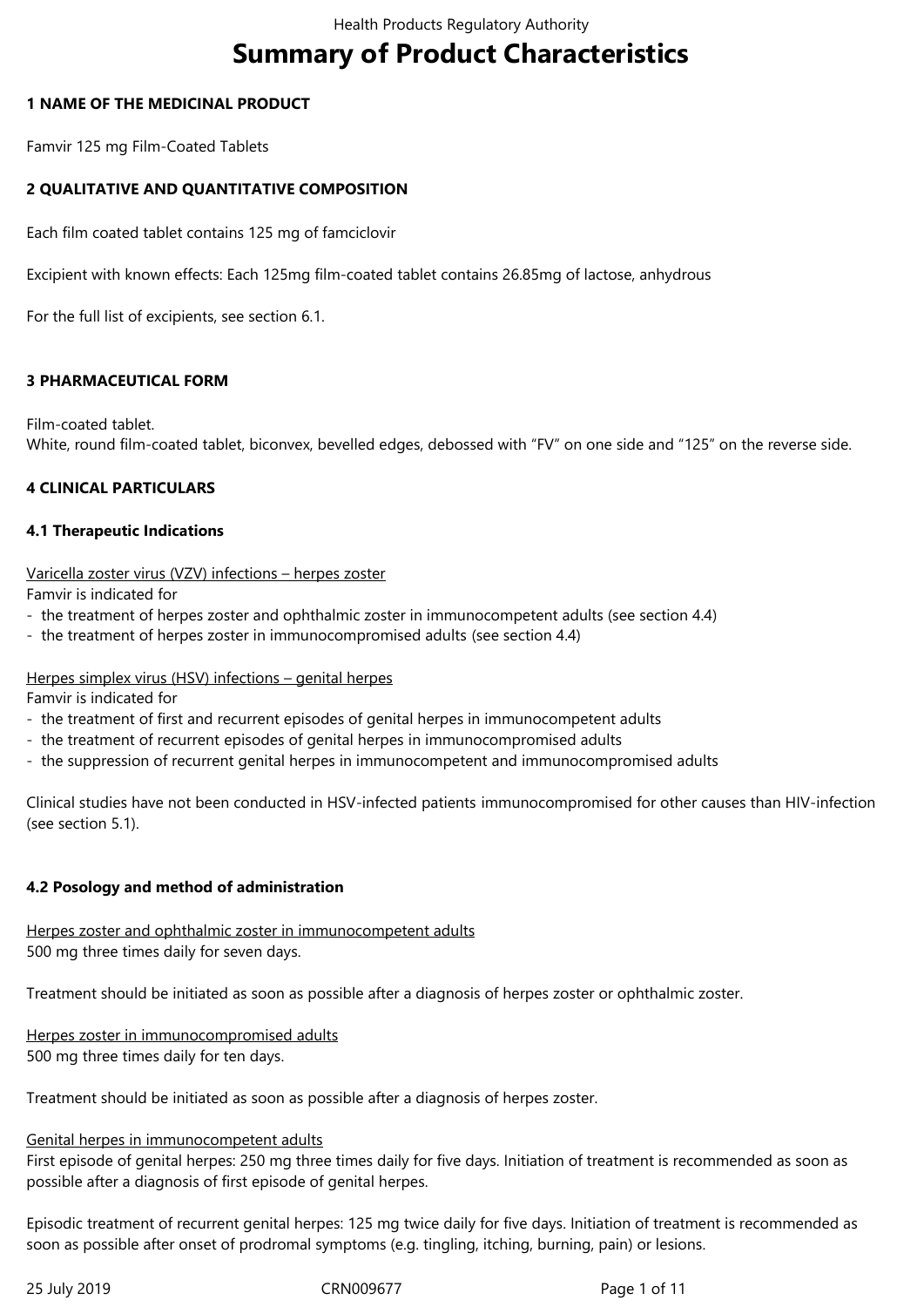# Recurrent genital herpes in immunocompromised adults

Episodic treatment of recurrent genital herpes: 500 mg twice daily for seven days. Initiation of treatment is recommended as soon as possible after onset of prodromal symptoms (e.g. tingling, itching, burning, pain) or lesions.

# Suppression of recurrent genital herpes in immunocompetent adults

250 mg twice daily. Suppressive therapy should be discontinued after a maximum of 12 months of continuous antiviral therapy to reassess recurrence frequency and severity. The minimum period of reassessment should include two recurrences. Patients who continue to have significant disease may restart suppressive therapy.

# Suppression of recurrent genital herpes in immunocompromised adults

500 mg twice daily.

# Patients with renal impairment

Because reduced clearance of penciclovir is related to reduced renal function, as measured by creatinine clearance, special attention should be given to doses in patients with impaired renal function. Dose recommendations for adult patients with renal impairment are provided in Table 1.

Table 1 Dose recommendations for adult patients with renal impairment

| Indication and nominal dose regimen       | <b>Creatinine clearance</b><br>[m]/min] | <b>Adjusted</b><br>dose<br>regimen |
|-------------------------------------------|-----------------------------------------|------------------------------------|
| Herpes zoster in immunocompetent adults   |                                         |                                    |
|                                           |                                         | 500 mg                             |
|                                           |                                         | three                              |
| 500 mg three times daily for 7 days       | $\geq 60$                               | times                              |
|                                           |                                         | daily for                          |
|                                           |                                         | 7 days                             |
|                                           |                                         | 500 mg                             |
|                                           | 40 to 59                                | twice                              |
|                                           |                                         | daily for                          |
|                                           |                                         | 7 days                             |
|                                           |                                         | 500 mg                             |
|                                           | 20 to 39                                | once                               |
|                                           |                                         | daily for                          |
|                                           |                                         | 7 days                             |
|                                           |                                         | 250 mg                             |
|                                           | $< 20$                                  | once                               |
|                                           |                                         | daily for                          |
|                                           |                                         | 7 days                             |
|                                           |                                         | 250 mg                             |
|                                           |                                         | following<br>each                  |
|                                           | Haemodialysis patients                  | dialysis                           |
|                                           |                                         | during                             |
|                                           |                                         | 7 days                             |
| Herpes zoster in immunocompromised adults |                                         |                                    |
|                                           |                                         | 500 mg                             |
|                                           |                                         | three                              |
| 500 mg three times daily for 10 days      | $\geq 60$                               | times                              |
|                                           |                                         | daily for                          |
|                                           |                                         | 10 days                            |
|                                           |                                         | 500 mg                             |
|                                           | 40 to 59                                | twice                              |
|                                           |                                         | daily for                          |
|                                           |                                         | 10 days                            |
|                                           |                                         | 500 mg                             |
|                                           | 20 to 39                                | once                               |
|                                           |                                         | daily for                          |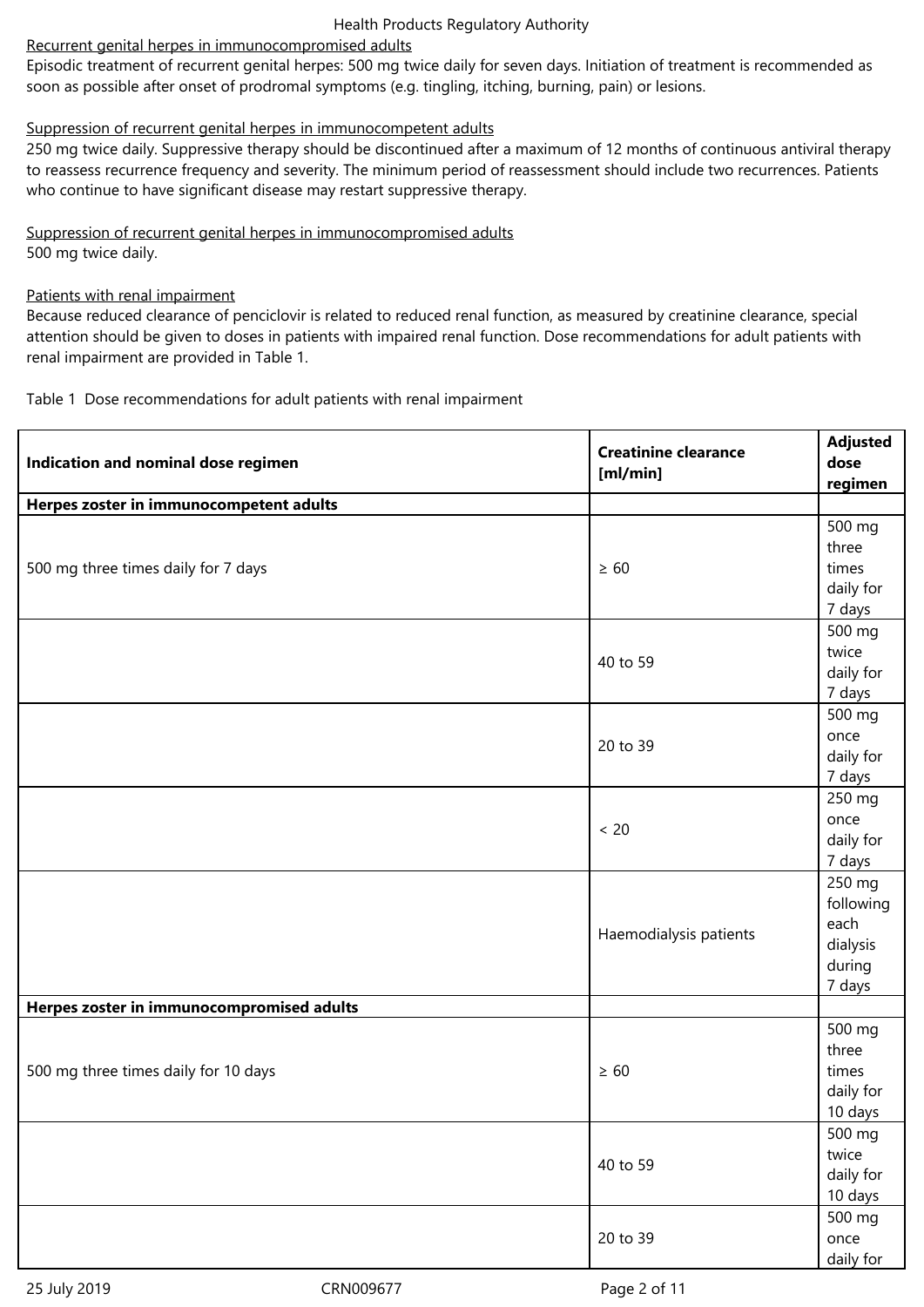|                                                                                                |                        | 10 days                                                      |
|------------------------------------------------------------------------------------------------|------------------------|--------------------------------------------------------------|
|                                                                                                | $< 20$                 | 250 mg<br>once<br>daily for<br>10 days                       |
|                                                                                                | Haemodialysis patients | 250 mg<br>following<br>each<br>dialysis<br>during<br>10 days |
| Genital herpes in immunocompetent adults - first episode of genital herpes                     |                        |                                                              |
| 250 mg three times daily for 5 days                                                            | $\geq 40$              | 250 mg<br>three<br>times<br>daily for<br>5 days              |
|                                                                                                | 20 to 39               | 250 mg<br>twice<br>daily for<br>5 days                       |
|                                                                                                | $< 20$                 | 250 mg<br>once<br>daily for<br>5 days                        |
|                                                                                                | Haemodialysis patients | 250 mg<br>following<br>each<br>dialysis<br>during<br>5 days  |
| Genital herpes in immunocompetent adults - episodic treatment of<br>recurrent genital herpes   |                        |                                                              |
| 125 mg twice daily for 5 days                                                                  | $\geq 20$              | 125 mg<br>twice<br>daily for<br>5 days                       |
|                                                                                                | $< 20$                 | 125 mg<br>once<br>daily for<br>5 days                        |
|                                                                                                | Haemodialysis patients | 125 mg<br>following<br>each<br>dialysis<br>during<br>5 days  |
| Genital herpes in immunocompromised adults - episodic treatment of<br>recurrent genital herpes |                        |                                                              |
| 500 mg twice daily for 7 days                                                                  | $\geq 40$              | 500 mg<br>twice<br>daily for<br>7 days                       |
|                                                                                                | 20 to 39               | 500 mg<br>once<br>daily for<br>7 days                        |
|                                                                                                | $< 20$                 | 250 mg<br>once                                               |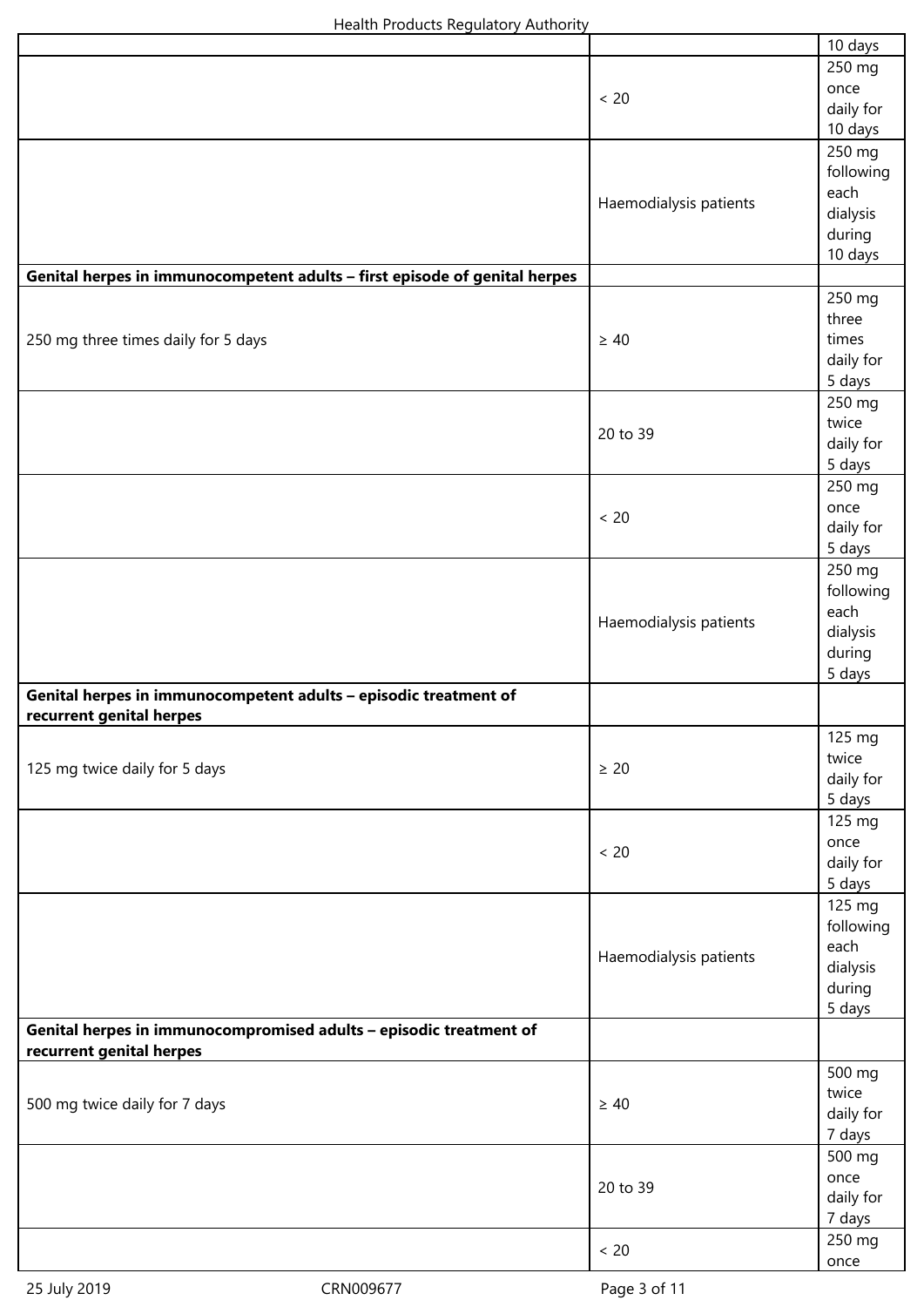|                                                                     |                        | daily for  |
|---------------------------------------------------------------------|------------------------|------------|
|                                                                     |                        | 7 days     |
|                                                                     |                        | 250 mg     |
|                                                                     |                        | following  |
|                                                                     |                        | each       |
|                                                                     | Haemodialysis patients | dialysis   |
|                                                                     |                        | during     |
|                                                                     |                        | 7 days     |
| Suppression of recurrent genital herpes in immunocompetent adults   |                        |            |
|                                                                     |                        | 250 mg     |
| 250 mg twice daily                                                  | $\geq 40$              | twice      |
|                                                                     |                        | daily      |
|                                                                     |                        | 125 mg     |
|                                                                     | 20 to 39               | twice      |
|                                                                     |                        | daily      |
|                                                                     | < 20                   | 125 mg     |
|                                                                     |                        | once daily |
|                                                                     |                        | 125 mg     |
|                                                                     |                        | following  |
|                                                                     | Haemodialysis patients | each       |
|                                                                     |                        | dialysis   |
| Suppression of recurrent genital herpes in immunocompromised adults |                        |            |
|                                                                     |                        | 500 mg     |
| 500 mg twice daily                                                  | $\geq 40$              | twice      |
|                                                                     |                        | daily      |
|                                                                     | 20 to 39               | 500 mg     |
|                                                                     |                        | once daily |
|                                                                     | < 20                   | 250 mg     |
|                                                                     |                        | once daily |
|                                                                     |                        | 250 mg     |
|                                                                     |                        | following  |
|                                                                     | Haemodialysis patients | each       |
|                                                                     |                        | dialysis   |

## Patients with renal impairment on haemodialysis

Since 4 h haemodialysis resulted in up to 75% reduction in plasma penciclovir concentrations, famciclovir should be administered immediately following dialysis. The recommended dose regimens for haemodialysis patients are included in Table 1.

## Patients with hepatic impairment

No dose adjustment is required in patients with mild or moderate hepatic impairment. No data are available for patients with severe hepatic impairment (see sections 4.4 and 5.2).

Elderly ( $\geq 65$  years) Dose modification is not required unless renal function is impaired.

## Paediatric population:

The safety and efficacy of famciclovir in children and adolescents aged less than 18 years have not been established. Currently available data are described in sections 5.1 and 5.2.

Method of administration

Famvir can be taken without regard to meals (see section 5.2).

# **4.3 Contraindications**

Hypersensitivity to the active substance or to any of the excipients listed in section 6.1. Hypersensitivity to penciclovir.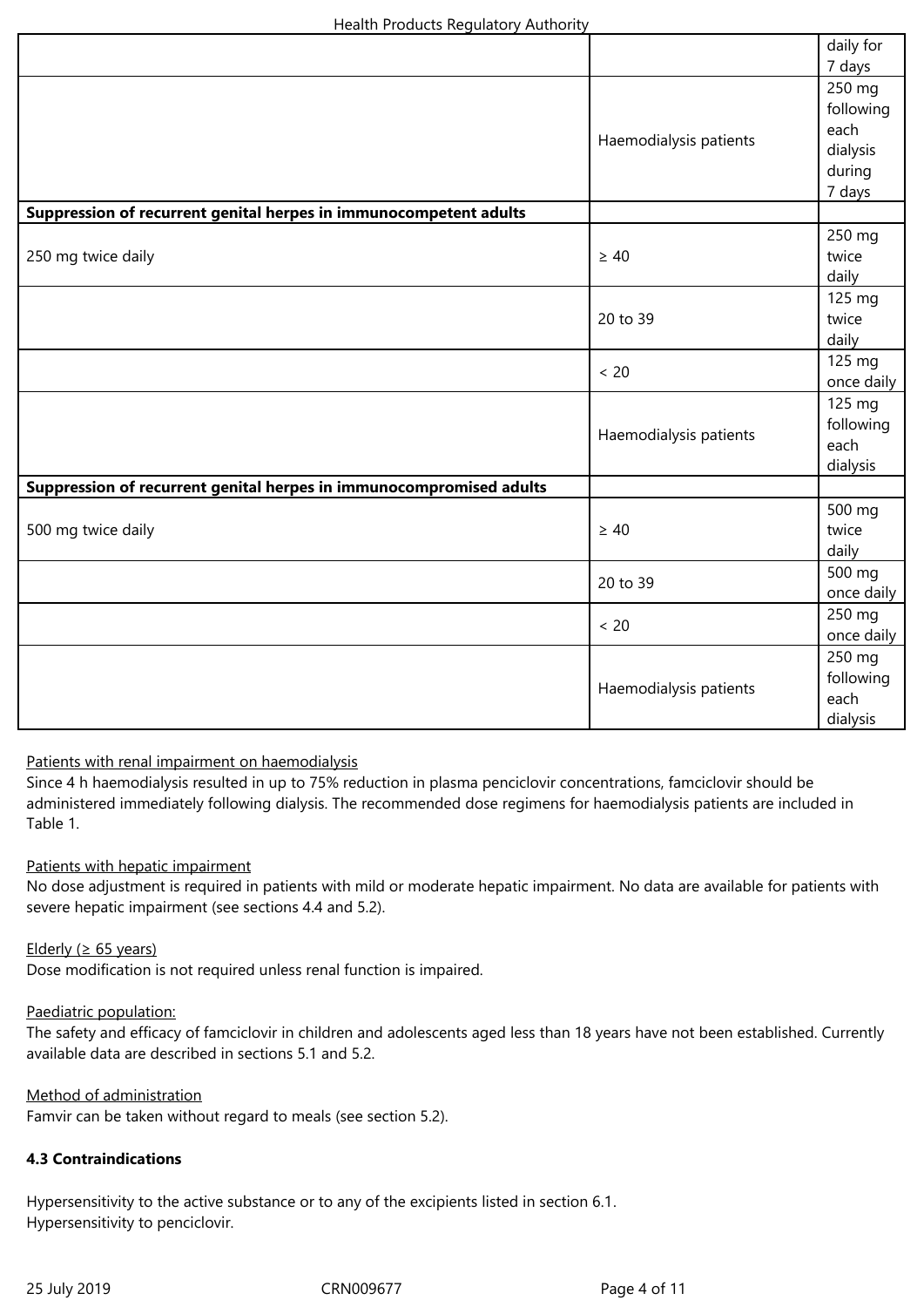## **4.4 Special warnings and precautions for use**

#### Use in patients with renal impairment

In patients with impaired renal function dose adjustment is necessary (see sections 4.2 and 4.9).

## Use in patients with hepatic impairment

Famciclovir has not been studied in patients with severe hepatic impairment.Conversion of famciclovir to its active metabolite penciclovir may be impaired in these patients resulting in lower penciclovir plasma concentrations, and thus a decrease of efficacy of famciclovir may occur.

## Use for zoster treatment

Clinical response should be closely monitored, particularly in immunocompromised patients. Consideration should be given to intravenous antiviral therapy when response to oral therapy is considered insufficient.

Patients with complicated herpes zoster, i.e. those with visceral involvement, disseminated zoster, motor neuropathies, encephalitis and cerebrovascular complications should be treated with intravenous antiviral therapy. Moreover, immunocompromised patients with ophthalmic zoster or those with a high risk for disease dissemination and visceral organ involvement should be treated with intravenous antiviral therapy.

## Transmission of genital herpes

Patients should be advised to avoid intercourse when symptoms are present even if treatment with an antiviral has been initiated. During suppressive treatment with antiviral agents, the frequency of viral shedding is significantly reduced. However, transmission is still possible. Therefore, in addition to therapy with famciclovir, it is recommended that patients use safer sex practices.

## **Other**

Patients with rare hereditary problems of galactose intolerance, the Lapp lactase deficiency or glucose-galactose malabsorption should not take this medicinal product.

# **4.5 Interaction with other medicinal products and other forms of interactions**

# Effects of other medicinal products on famciclovir

No clinically significant interactions have been identified.

Concurrent use of probenecid may result in increased plasma concentrations of penciclovir, the active metabolite of famciclovir, by competing for elimination.

Therefore, patients receiving famciclovir at a dose of 500 mg three times daily co-administered with probenecid, should be monitored for toxicity. If patients experience severe dizziness, somnolence, confusion or other central nervous system disturbances, a dose reduction of famciclovir to 250 mg three times daily may be considered.

Famciclovir needs aldehyde oxidase to be converted into penciclovir, its active metabolite. Raloxifen has been shown to be a potent inhibitor of this enzyme *in vitro*. Co-administration of raloxifene could affect the formation of penciclovir and thus the efficacy of famciclovir. When raloxifen is co-administered with famciclovir the clinical efficacy of the antiviral therapy should be monitored.

# **4.6 Fertility, pregnancy and lactation**

# Women of child-bearing potential

There are no data supporting any special recommendations in women of child-bearing potential. Patients with genital herpes should be advised to avoid intercourse when symptoms are present even if treatment has been initiated. It is recommended that patients use safer sex practice (see section 4.4).

## **Pregnancy**

There is a limited amount of data (less than 300 pregnancy outcomes) from the use of famciclovir in pregnant women. Based on these limited amounts of information, the cumulative analysis of both prospective and retrospective pregnancy cases did not provide evidence indicating that the product causes any specific foetal defect or congenital anomaly. Animal studies have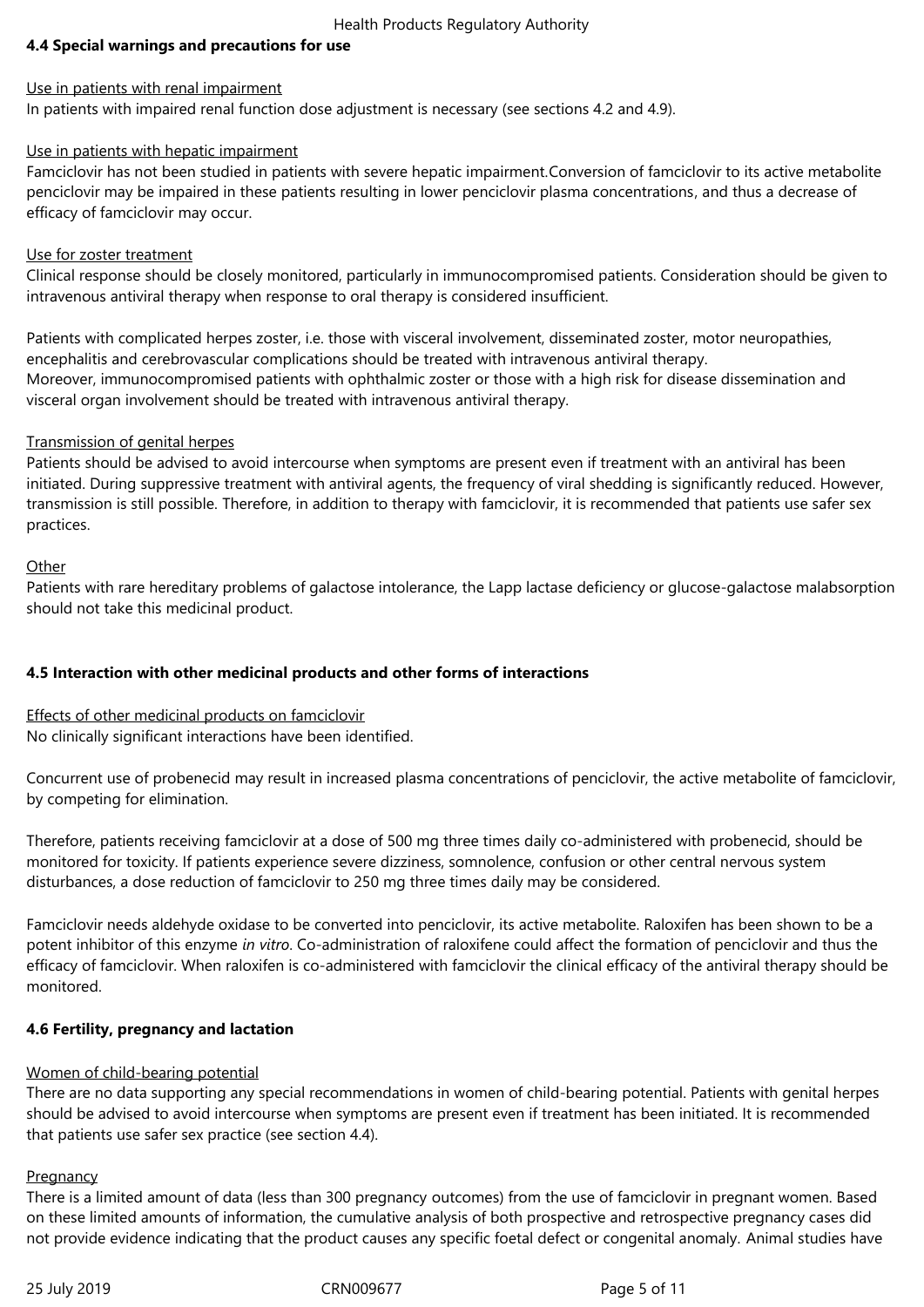not shown any embryotoxic or teratogenic effects with famciclovir or penciclovir (the active metabolite of famciclovir). Famciclovir should only be used during pregnancy when the potential benefits of treatment outweigh the potential risks.

## Breast-feeding

It is unknown whether famciclovir is excreted in human breast milk. Animal studies have shown excretion of penciclovir in breast milk. If the woman's condition mandates treatment with famciclovir, discontinuation of breast-feeding may be considered.

## **Fertility**

Clinical data do not indicate an impact of famciclovir on male fertility following long-term treatment at an oral dose of 250 mg twice daily (see section 5.3).

## **4.7 Effects on ability to drive and use machines**

No studies on the effects on the ability to drive and use machines have been performed. However, patients who experience dizziness, somnolence, confusion or other central nervous system disturbances while taking Famvir should refrain from driving or operating machinery.

## **4.8 Undesirable effects**

Headache and nausea have been reported in clinical studies. These were generally mild or moderate in nature and occurred at a similar incidence in patients receiving placebo treatment. All other adverse reactions were added during postmarketing.

The pooled global placebo or active controlled clinical trials (n=2326 for Famvir arm) were retrospectively reviewed to obtain a frequency category for all adverse reactions mentioned below. The following table specifies the estimated frequency of adverse reactions based on all the spontaneous reports and literature cases that have been reported for Famvir since its introduction to the market.

Adverse reactions (Table 2) are ranked under headings of frequency, using the following convention: very common  $(≥ 1/10)$ ; common (≥ 1/100 to < 1/10); uncommon (≥ 1/1,000 to < 1/100); rare (≥ 1/10,000 to < 1/1,000); very rare (< 1/10,000), not known (cannot be estimated from available data).

## **Table 2 Adverse reactions from clinical trials and post-marketing spontaneous reports**

| <b>Blood and lymphatic system disorders</b> |              |                                                   |
|---------------------------------------------|--------------|---------------------------------------------------|
|                                             | Rare:        | Thrombocytopenia.                                 |
| <b>Psychiatric disorders</b>                |              |                                                   |
|                                             | Uncommon:    | Confusional state (predominantly in the elderly). |
|                                             | Rare:        | Hallucinations.                                   |
| Nervous system disorders                    |              |                                                   |
|                                             | Very common: | Headache.                                         |
|                                             | Common:      | Dizziness.                                        |
|                                             | Uncommon     | Somnolence (predominantly in the elderly).        |
|                                             | Not known    | Seizure*.                                         |
| <b>Cardiac disorders</b>                    |              |                                                   |
| Rare: Palpitations.                         |              |                                                   |
| <b>Gastrointestinal disorders</b>           |              |                                                   |
|                                             | Common:      | Nausea, vomiting, abdominal pain, diarrhoea.      |
| <b>Hepatobiliary disorders</b>              |              |                                                   |
|                                             | Common:      | Abnormal liver function tests.                    |
|                                             | Rare:        | Cholestatic jaundice.                             |
| Immune system disorders                     |              |                                                   |
|                                             | Not known    | Anaphylactic shock*, anaphylactic reaction*.      |
| Skin and subcutaneous tissue disorders      |              |                                                   |
|                                             | Common:      | Rash, pruritus.                                   |

25 July 2019 CRN009677 Page 6 of 11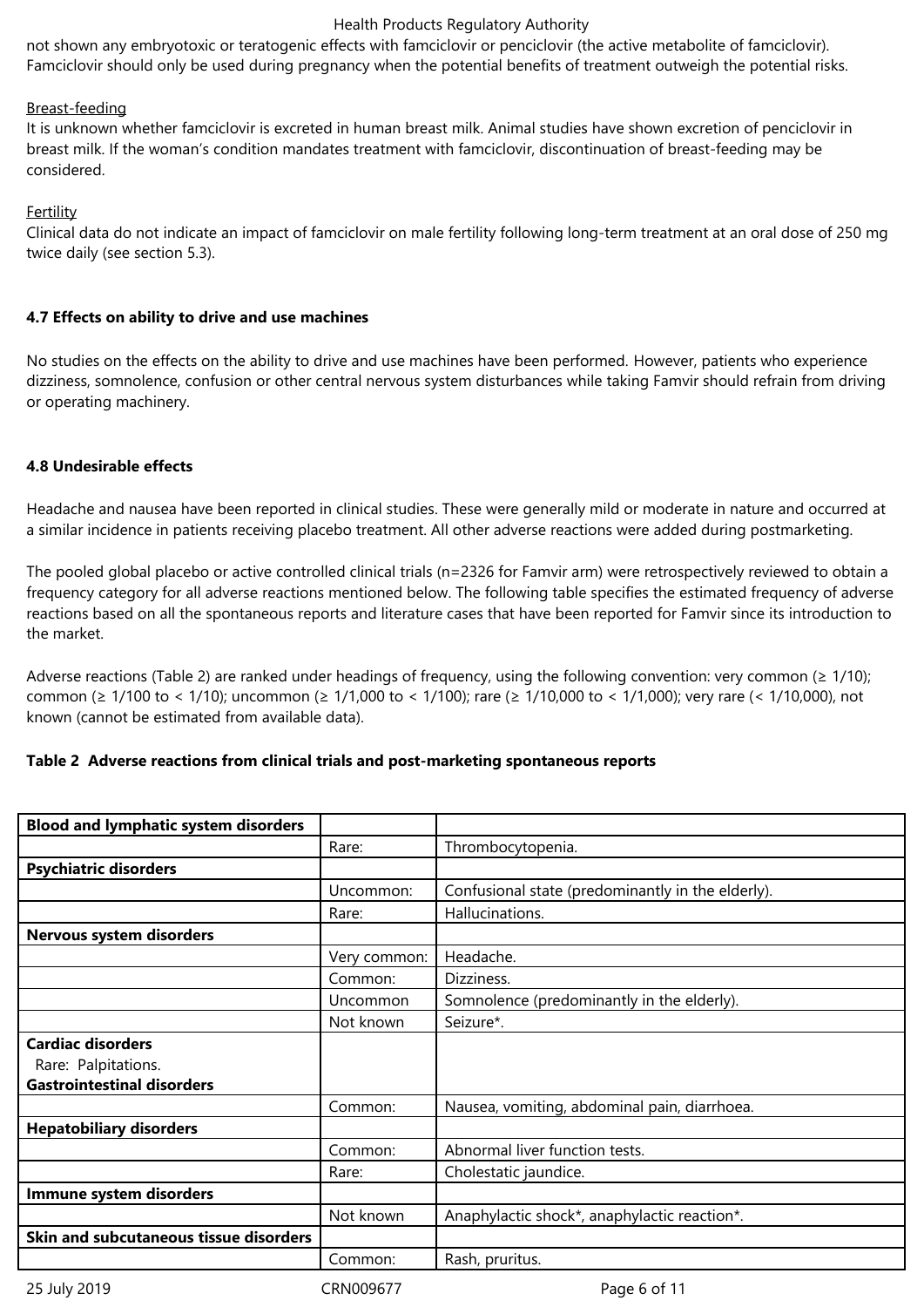| Not known | Serious skin reactions* (e.g. erythema multiforme,<br>Stevens-Johnson Syndrome, Toxic Epidermal Necrolysis),<br>Hypersensitivity vasculitis. |
|-----------|----------------------------------------------------------------------------------------------------------------------------------------------|
|-----------|----------------------------------------------------------------------------------------------------------------------------------------------|

\*Adverse drug reactions reported from post-marketing experience with Famvir via spontaneous case reports and literature cases which have not been reported in clinical trials. Because these adverse drug reactions have been reported voluntarily from a population of uncertain size, it is not possible to reliably estimate their frequency. Frequency is therefore listed as "not known".

Overall, adverse reactions reported from clinical studies with immunocompromised patients were similar to those reported in the immunocompetent population. Nausea, vomiting and abnormal liver function tests were reported more frequently, especially at higher doses.

## **Reporting of suspected adverse reactions**

Reporting suspected adverse reactions after authorisation of the medicinal product is important. It allows continued monitoring of the benefit/risk balance of the medicinal product. Healthcare professionals are asked to report any suspected adverse reactions via HPRA Pharmacovigilance, Earlsfort Terrace, IRL - Dublin 2; Tel: +353 1 6764971; Fax: +353 1 6762517. Website: www.hpra.ie; E-mail: medsafety@hpra.ie.

# **4.9 Overdose**

Overdos[e experience](http://www.hpra.ie/) with fa[mciclovir is limited. In](mailto:medsafety@hpra.ie) the event of an overdose supportive and symptomatic therapy should be given as appropriate. Acute renal failure has been reported rarely in patients with underlying renal disease where the famciclovir dose has not been appropriately reduced for the level of renal function. Penciclovir is dialysable; plasma concentrations are reduced by approximately 75% following 4 h haemodialysis.

# **5 PHARMACOLOGICAL PROPERTIES**

# **5.1 Pharmacodynamic properties**

Pharmacotherapeutic group: Nucleosides and nucleotides excluding reverse transcriptase inhibitors, ATC code: J05AB09

# *Mechanism of action*

Famcicloviris the oral prodrug of penciclovir. Famciclovir is rapidly converted *in vivo* into penciclovir, which has *in vitro* activity against herpes simplex viruses (HSV types 1 and 2), varicella zoster virus (VZV), Epstein-Barr virus and cytomegalovirus.

The antiviral effect of orally administered famciclovirhas been demonstrated in several animal models: this effect is due to *in vivo* conversion to penciclovir. In virus-infected cells the viral thymidine kinase (TK) phosphorylates penciclovir to a monophosphate form that, in turn, is converted to penciclovir triphosphate by cellular kinases. This triphosphate inhibits viral DNA chain elongation by competitive inhibition with deoxyguanosine triphosphate for incorporation into the growing viral DNA, thus halting virus replication of viral DNA. Penciclovir triphosphate has an intracellular half-life of 10 hours in HSV-1-, 20 hours in HSV-2- and 7 hours in VZV-infected cells grown in culture. In uninfected cells treated with penciclovir, concentrations of penciclovir-triphosphate are only barely detectable. Hence the probability of toxicity to mammalian host cells is low and uninfected cells are unlikely to be affected by therapeutic concentrations of penciclovir.

# *Resistance*

Like aciclovir, penciclovir resistance is associated with mutations principally in the thymidine kinase (TK) gene resulting in deficiency or altered substrate specificity of this enzyme, and to a much lesser extent in the DNA polymerase gene. Most aciclovir-resistant HSV and VZV clinical isolates are also resistant to penciclovir, but cross-resistance is not universal

Results from 11 worldwide clinical studies involving penciclovir (topical or intravenous formulations) or famciclovir in immunocompetent or immunocompromised patients, including studies of up to 12 months treatment with famciclovir, have shown a small overall frequency of penciclovir resistant isolates: 0.2% (2/913) in immunocompetent patients and 2.1% (6/288) in immunocompromised patients. The resistant isolates were mostly found at the start of treatment or in a placebo group, with resistance occurring on or after treatment with famciclovir or penciclovir only in two immunocompromised patients.

# *Clinical efficacy*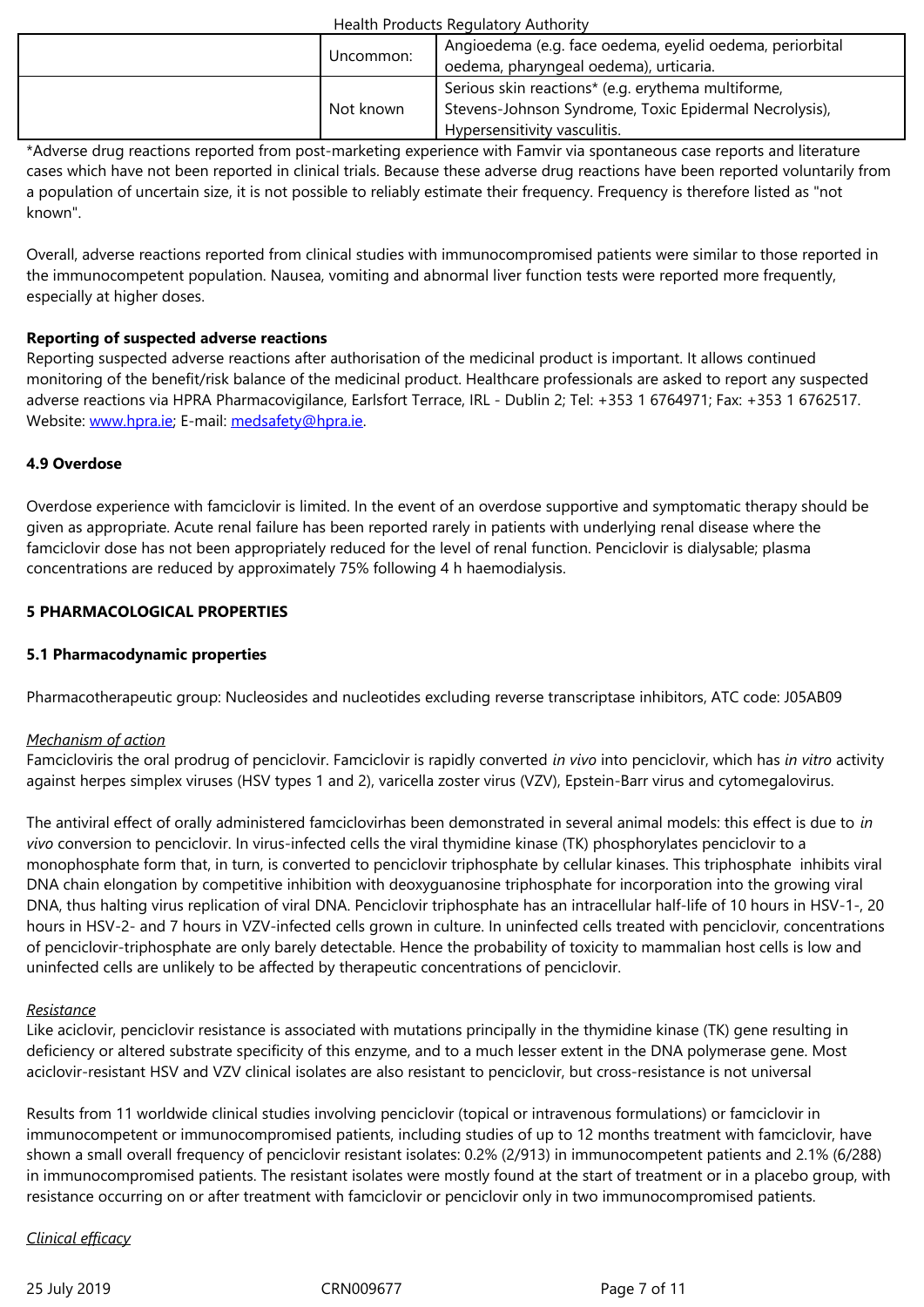In placebo-controlled and active-controlled studies both in immunocompetent and immunocompromised patients with uncomplicatedherpes zoster, famciclovir was effective in the resolution of lesions. In an active-controlled clinical study, famciclovir was shown to be effective in the treatment of ophthalmic zoster in immunocompetent patients.

Efficacy of famciclovir in immunocompetent patients with first episode of genital herpes was shown in three active-controlled studies. Two placebo-controlled studies in immunocompetent patients and one-active controlled study in HIV-infected patients with recurrent genital herpes showed that famciclovir was effective.

Two placebo-controlled 12-month studies in immunocompetent patients with recurrent genital herpes showed that famciclovir-treated patients had a significant reduction of recurrences as compared to placebo-treated patients. Placebo-controlled and uncontrolled studies of up to 16 weeks duration showed that famciclovir was effective in the suppression of recurrent genital herpes in HIV-infected patients; the placebo-controlled study showed that famciclovir significantly decreased the proportion of days of both symptomatic and asymptomatic HSV shedding.

## *Paediatric population*

FamciclovirF experimental oral granules were evaluated in 169 paediatric patients 1 month to ≤12 years of age. One hundred of these patients were 1 to ≤12 years of age and were treated with famciclovir oral granules (doses ranged from 150 mg to 500 mg) either twice (47 patients with herpes simplex virus infections) or three times (53 patients with chickenpox) daily for 7 days. The remaining 69 patients (18 patients 1 to ≤12 months, 51 patients 1 to ≤12 years) participated in single-dose pharmacokinetic and safety studies using famciclovir oral granules (doses ranged from 25 mg to 500 mg). Famciclovir weight-based doses were selected to provide penciclovir systemic exposures similar to the penciclovir systemic exposures observed in adults after administration of 500 mg famciclovir. None of these studies comprised a control group; therefore a conclusion on the efficacy of the investigated regimens is not possible. The safety profile was similar to that seen in adults. However, systemic drug exposure in infants < 6 months of age was low, thus precluding any assessment of famciclovir's safety in this age group.

## **5.2 Pharmacokinetic properties**

## General characteristics

# *Absorption*

Famciclovir is the oral prodrug of the antivirally active compound penciclovir. Following oral administration, famciclovir is rapidly and extensively absorbed and converted to penciclovir. Bioavailability of penciclovir after oral administration of famciclovir was 77%. Mean peak plasma concentration of penciclovir, following a 125 mg, 250 mg, 500 mg and 750 mg oral dose of famciclovir, was 0.8 microgram/ml, 1.6 micrograms/ml, 3.3 micrograms/ml and 5.1 micrograms/ml, respectively, and occurred at a median time of 45 minutes post-dose.

Plasma concentration-time curves of penciclovir are similar following single and repeat (t.i.d. and b.i.d.) dosing, indicating that there is no accumulation of penciclovir on repeated dosing with famciclovir.

The extent of systemic availability (AUC) of penciclovir from oral famciclovir is unaffected by food.

# *Distribution*

Penciclovir and its 6-deoxy precursor are poorly (< 20%) bound to plasma proteins.

## *Metabolism and elimination*

Famciclovir is eliminated principally as penciclovir and its 6-deoxy precursor, which are excreted in urine. No unchanged famciclovir has been detected in urine. Tubular secretion contributes to the renal elimination of penciclovir.

The terminal plasma half-life of penciclovir after both single and repeat dosing with famciclovir was approximately 2 hours.

Evidence from preclinical studies has shown no potential for induction of cytochrome P450 enzymes and inhibition of CYP3A4.

## Characteristics in special populations

## *Patients with herpes zoster infection*

Uncomplicated herpes zoster infection does not significantly alter the pharmacokinetics of penciclovir measured after the oral administration of famciclovir. The terminal plasma half-life of penciclovir in patients with herpes zoster was 2.8 h and 2.7 h, respectively, after single and repeated dosing of famciclovir.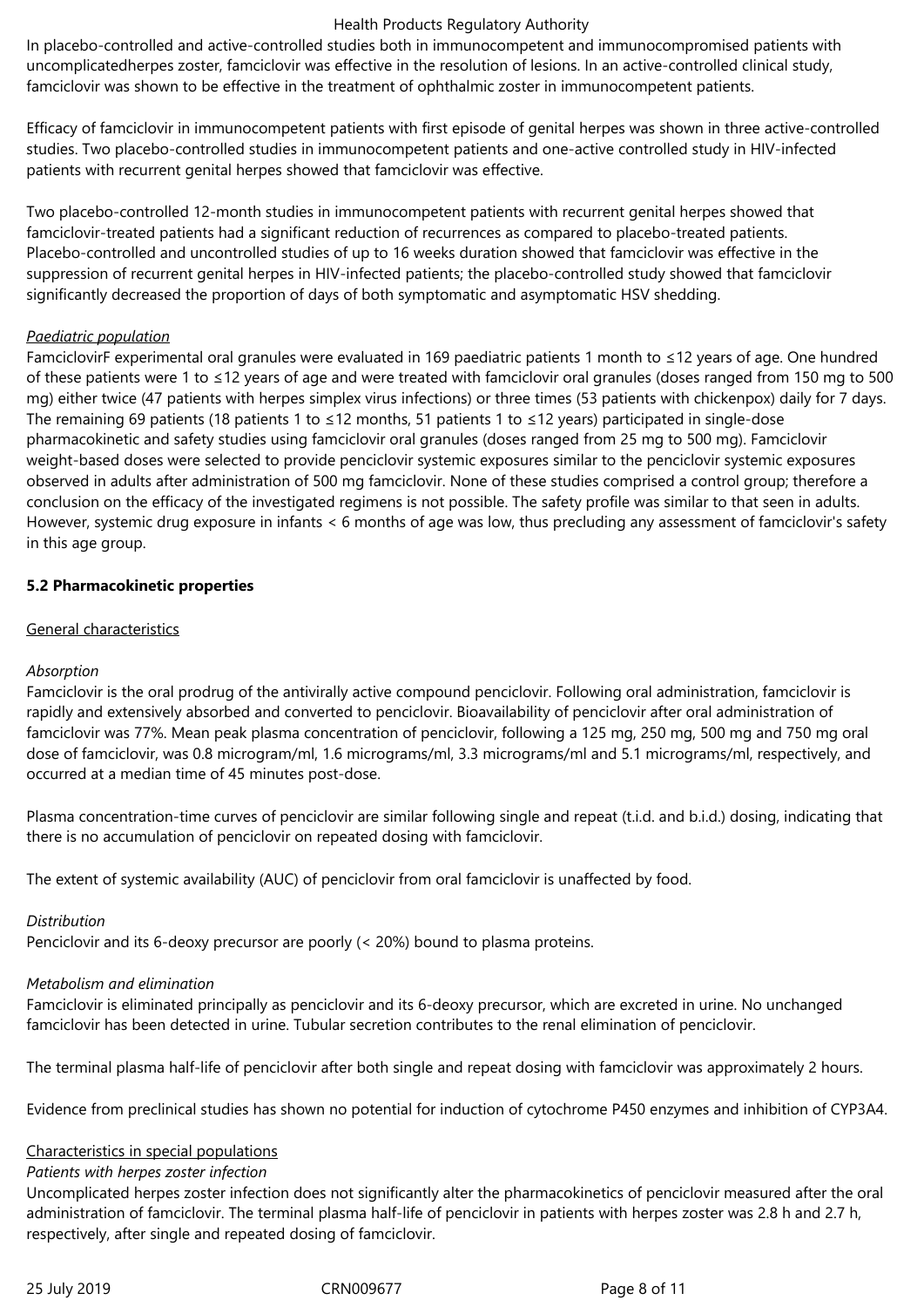# *Subjects with renal impairment*

The apparent plasma clearance, renal clearance, and plasma elimination rate constant of penciclovir decreased linearly with reductions in renal function, both after single and repeated dosing. Dose adjustment is necessary in patients with renal impairment (see section 4.2).

## *Subjects with hepatic impairment*

Mild and moderate hepatic impairment had no effect on the extent of systemic availability of penciclovir following oral administration of famciclovir. No dose adjustment is recommended for patients with mild and moderate hepatic impairment (see sections 4.2 and 4.4). The pharmacokinetics of penciclovir have not been evaluated in patients with severe hepatic impairment. Conversion of famciclovir to the active metabolite penciclovir may be impaired in these patients resulting in lower penciclovir plasma concentrations, and thus possibly a decrease of efficacy of famciclovir.

## *Paediatric population*

Repeated oral dosing of famciclovir (250 or 500 mg three times daily) to paediatric patients (6-11 years) infected with hepatitis B did not have a notable effect on the pharmacokinetics of penciclovir compared to single dose data. There was no accumulation of penciclovir.In children (1-12 years) with herpes simplex virus infection or chickenpox given single oral doses of famciclovir (see section 5.1), the apparent clearance of penciclovir increased with body weight in a nonlinear manner. The plasma elimination half-life of penciclovir tended to decrease with decreasing age, from an average of 1.6 hours in the patients aged 6-12 years to 1.2 hours in patients aged 1-<2 years.

## *Elderly (≥ 65 years)*

Based on cross-study comparisons, the mean penciclovir AUC was about 30% higher and penciclovir renal clearance about 20% lower after oral administration of famciclovir in older volunteers (65‑79 years) compared to younger volunteers. Partly this difference may be due to differences in renal function between the two age groups. No dose adjustment based on age is recommended unless renal function is impaired (see section 4.2).

## *Gender*

Small differences in renal clearance of penciclovir between females and males have been reported and were attributed to gender differences in renal function. No dose adjustment based on gender is recommended.

# **5.3 Preclinical safety data**

## General toxicity

Studies on safety pharmacology and repeated dose toxicity reveal no special hazard for humans.

# Genotoxicity

Famciclovir was not found to be genotoxic in a comprehensive battery of *in vivo* and *in vitro* tests designed to detect gene mutation, chromosomal damage and repairable damage to DNA. Penciclovir, in common with other substances of this class, has been shown to cause mutations/chromosomal, aberrations in human lymphocytes and in the L5178Y mouse lymphoma assay at concentrations at least 25-fold to 100-fold, respectively higher than the maximum concentration reached in human plasma after a single oral famciclovir dose of 1500 mg. Penciclovir was negative in the bacterial Ames test and there was no evidence of increased DNA repair *in vitro*.

Penciclovir caused an increased incidence of micronuclei in mouse bone marrow in vivo when administered intravenously at doses highly toxic to bone marrow ( $\geq$  500 mg/kg corresponding to  $\geq$  810 times the maximum human dose based on body surface area conversion).

## **Carcinogenicity**

At high doses in female rats, there was an increased incidence of mammary adenocarcinoma, a tumour commonly observed in the strain of rats used in the carcinogenicity study. There was no effect on the incidence of neoplasia in male rats treated at doses up to 240 mg/kg/day (corresponding to a 38.4 mg/kg human equivalent dose or 1.3-fold of the highest recommended total daily dose of 1500 mg famciclovir or a patient of 50 kg body weight) or in mice of either sex at doses up to 600 mg/kg/day (correspondingto a 48 mg/kg human equivalent dose or 1.6-fold of the highest recommended total daily dose).

## Reproductive toxicity

Impaired fertility (including histopathological changes in the testis, altered sperm morphology, reduced sperm concentration and motility, and reduced fertility) was observed in male rats after 10 weeks of dosing at 500 mg/kg/day (corresponding to a 80 mg/kg human equivalent dose or 2.7-fold ofthe highest recommended total daily dose). Furthermore, testicular toxicity was noted in the general toxicity studies. This finding was reversible and has also been observed with other substances of this class.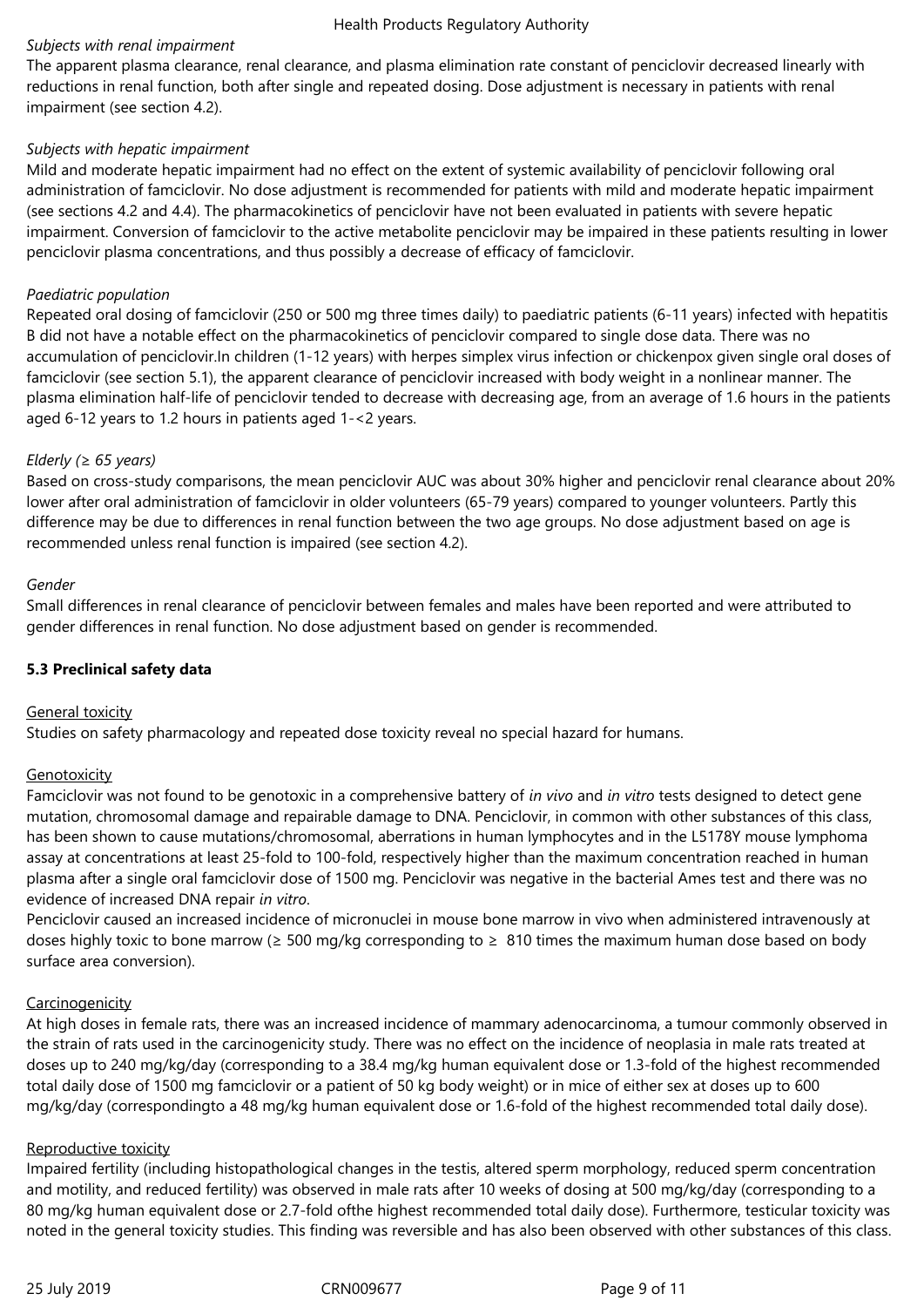Animal studies did not indicate any negative effect on female fertility at doses up to 1000 mg/kg/day (corresponding to a 160 mg/kg human equivalent dose or 5.3-fold of the highest recommended total daily dose).

Embryofetal development studies showed no evidence of adverse effects at oral doses of famciclovir andintravenous doses of penciclovir corresponding to 0.7- to 5.3- fold of the highest recommended total daily dose of famciclovir.

## **6 PHARMACEUTICAL PARTICULARS**

#### **6.1 List of excipients**

Tablet core: Lactose, anhydrous Sodium starch glycolate (Type A) Hydroxypropylcellulose Magnesium stearate

Tablet coat: Hypromellose Titanium dioxide (E171) Macrogol 4000 Macrogol 6000

#### **6.2 Incompatibilities**

Not applicable.

## **6.3 Shelf life**

3 years.

## **6.4 Special precautions for storage**

Do not store above 25ºC. Store in the original package in order to protect from moisture.

# **6.5 Nature and contents of container**

White, opaque, PVC/PVDC/aluminium blister packs. Blister pack containing 10 tablets.

## **6.6 Special precautions for disposal**

Any unused product or waste material should be disposed of in accordance with local requirements.

## **7 MARKETING AUTHORISATION HOLDER**

| <b>Phoenix Labs</b>            |
|--------------------------------|
| Suite 12, Bunkilla Plaza       |
| <b>Bracetown Business Park</b> |
| Clonee                         |
| Co. Meath.                     |
| Ireland                        |

#### **8 MARKETING AUTHORISATION NUMBER**

PA1113/018/001